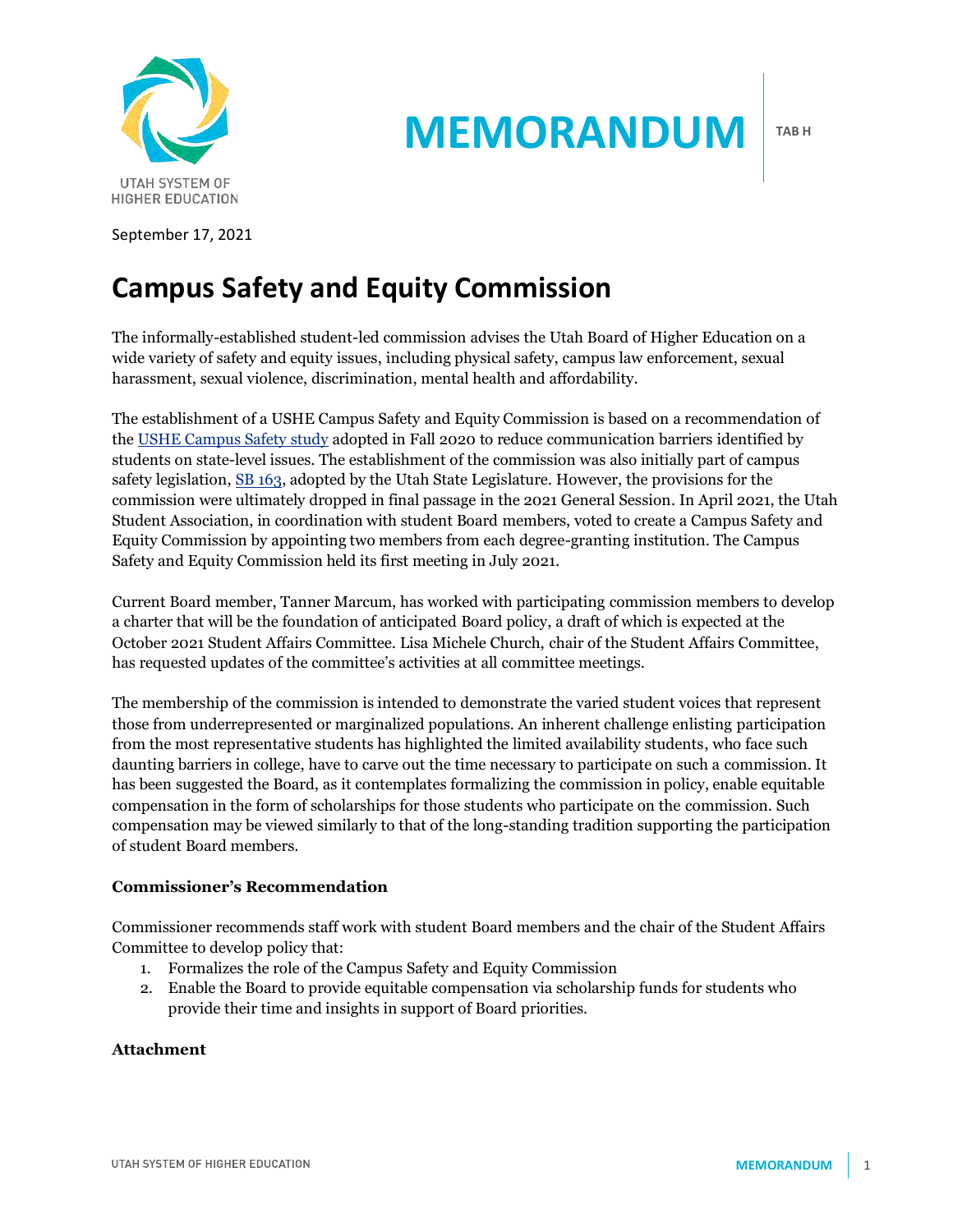Campus Safety & Equity Commission

Utah System of Higher Education

## **Section 1: Mission & Purpose**

The mission and purpose of the Campus Safety & Equity Commission (CSEC) is to capture the student voice on the state-wide level on issues related to safety and equity at USHE institutions. CSEC serves as an organized feedback group of diverse\* students from USHE institutions to ensure institutional and state-level safety and equity-related policies, procedures, and programs hear and access the student perspective. The Commission engages with state and local policy makers, institutional leaders, organizations partnered with USHE, and other student groups across the State. CSEC is committed to providing honest feedback, recommendations, and student insight to the aforementioned groups and advocates for the well-being, safety, and equity for **all** students across the state.

## **Section 2: Membership & Organization**

- 1. The Campus Safety & Equity Commission includes the following individuals and groups:
	- a. Chair & Vice-chair
		- i. The appointed Academic Student Representative Board Member shall act as Chair.
		- ii. The appointed Technical College Student Representative Board Member shall act as Vice-chair.
		- iii. Both Chair and Vice-chair will begin their service on July 1.
	- b. Institution Student Members
		- i. The CSEC will include between 16-24 student members in addition to the appointed Student Representative Board Members.
		- ii. Each USHE institution shall support the Commissioner's Office in outreach for CSEC and in promoting and encouraging diverse students to apply. The Commissioner's Officer shall work with the Student Representative Board Members to select Commission members to be brought forward to the full Board for approval. Applications are due by June 15.
		- iii. Each institution student member will serve a one-year term with the opportunity to re-apply for one additional term for a maximum of two terms. Re-application is a signed form for incumbent members to indicate continued commitment to the mission of the Commission and associated responsibilities. Terms will begin on August 1.
	- c. Utah System of Higher Education (USHE) Staff
		- i. The Chief Student Affairs Officer, Assistant Commissioner for Diversity, Equity & Inclusion, and State Aid and Access Manager shall be members of the CSEC. Other USHE staff members may act as consultants as described in Section 2, 1, b.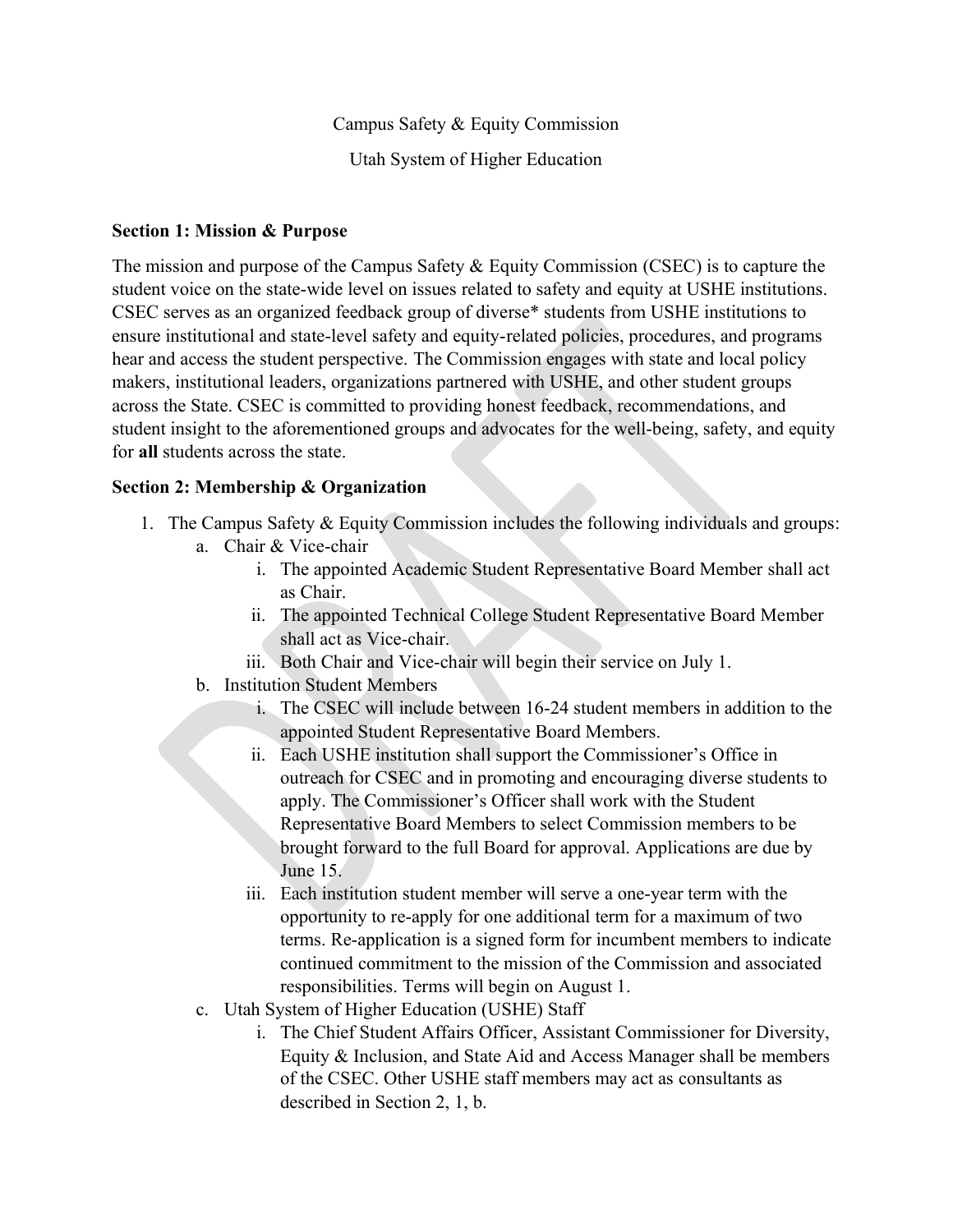- d. Others
	- i. Outside experts in areas within the scope of the Commission may be invited to participate as consultants in Commission meetings and reviews. Any Commission member may bring forward experts to the Commission leaders and members for a potential invitation to participate and consult.

# **Section 3: Scope**

The Campus Safety & Equity Commission has several areas connected to campus safety and equity within scope including the following listed below. The list is not exhaustive and other areas, and associated policies, may be pursued for discussion by the Commission as the members see fit. The Commission provides feedback and recommendations in these areas to ensure Utah students, including those who have historically been underserved or under-represented such as undocumented, BIPOC, LGBTQIA+, and first-generation students, have a safe and equitable experience throughout their time within USHE.

- Physical safety
- Campus law enforcement
- Sexual harassment
- Sexual assault
- Discrimination
- Emergency procedures & protocols
- Community involvement with safety
- Mental health
- Accessibility
- Affordability
- Admissions
- Sports teams
- Student resources
- Scholarships, funding, & financial aid

# **Section 4: Responsibilities & Duties**

- 1. Chair
	- a. Complete administrative tasks, meeting scheduling, email communications, etc.
	- b. Act as the liaison to Utah Board of Higher Education and provide updates to associated Board Committees
	- c. Provide updates to Commission members on Board movements on safety & equity items
	- d. Confirm meeting agendas including setting expectations for meeting preparation and applicable assignments
	- e. Assist in the selection of Commission members to be brought forward to the full Board
	- f. Participate in all duties of Institution Student Members
- 2. Vice-chair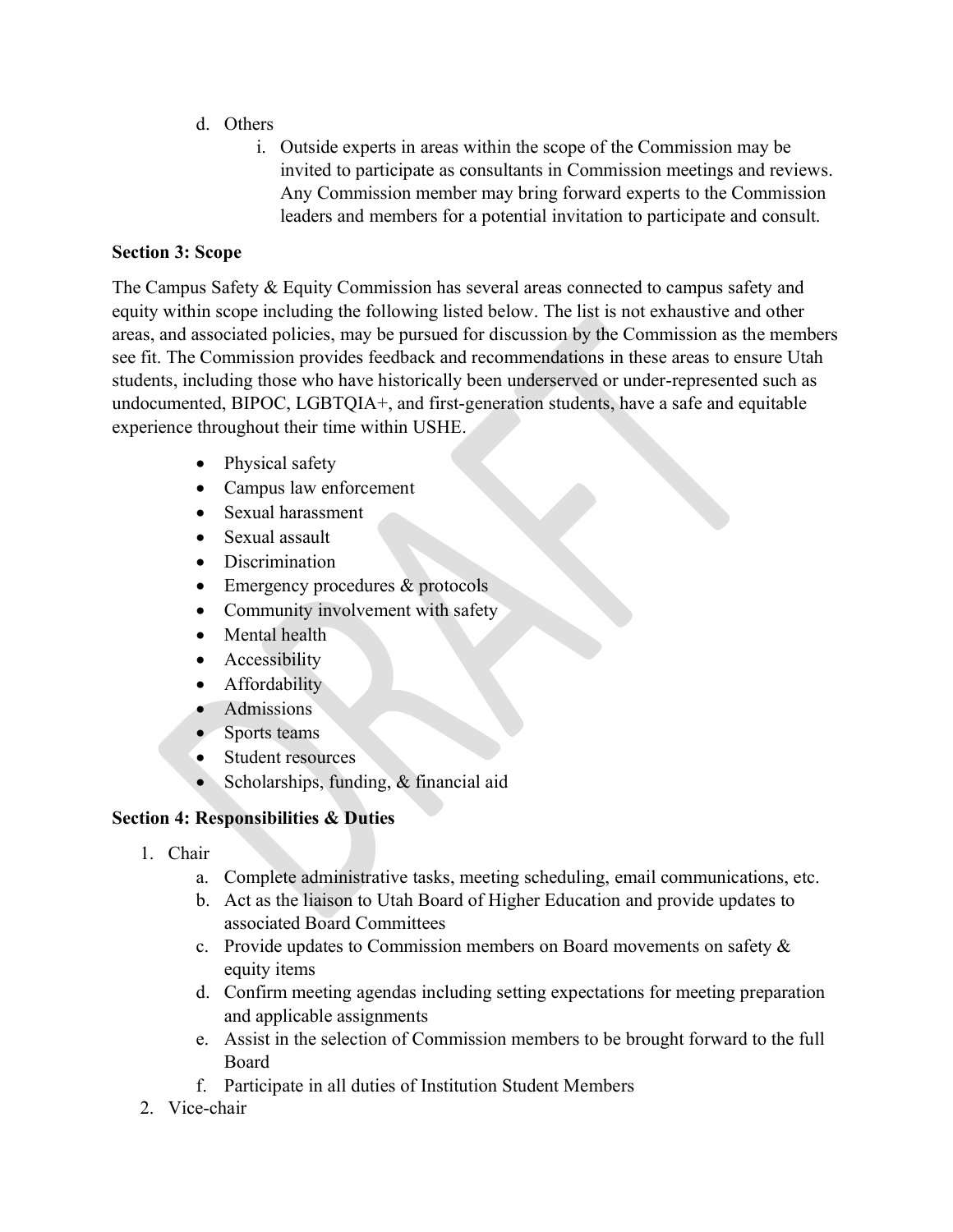- a. Consult with Chair on meeting agendas and Commission direction and work
- b. Bring specific insights related to USHE Technical colleges into the Commission discussions and efforts
- c. Participate in all duties of Institution Student Members
- 3. Institution Student Members
	- a. Attend and contribute to Commission meetings and conversations
	- b. Complete preparatory assignments, research, work, etc. as required prior to meetings
	- c. Engage in shared leadership by facilitating Commission meetings and assisting in meeting preparation on a rotational basis
	- d. Engage with their institutional leaders, students, and staff, especially in the areas of campus safety and equity to obtain feedback and their students' voices on Commission topics
	- e. Bring forward ideas, recommendations, etc. for the Commission to discuss
- 4. USHE Staff
	- a. Consult regularly with Commission Chair and Vice-chair on potential agenda items and outside meeting attendees/organizations
	- b. Provide resources and recommendations for Commission work and discussion items
	- c. Attend and contribute to Commission meetings
	- d. Own and operate communication channels (Slack)

# **Section 5: Meetings & Procedures**

- 1. The Commission shall hold formal meetings at least once monthly at a day and time determined by the Chair in consultation with the Commission members
- 2. Meetings shall be facilitated by all Commission members on a rotational basis to encourage the principle of shared leadership and accountability to the Commission
- 3. If the Institution Student Members do not feel the Chair and/or Vice Chair are fulfilling their duties or representing the voice of the Commission accurately, they may request intervention from the Commissioner of Education and/or the Chair of the Utah Board of Higher Education.

# **Section 6: Compensation – Details TBD**

1. The student members of the CSEC shall receive compensation in the form of a scholarship from the scholarship fund controlled by the Utah Board of Higher Education.